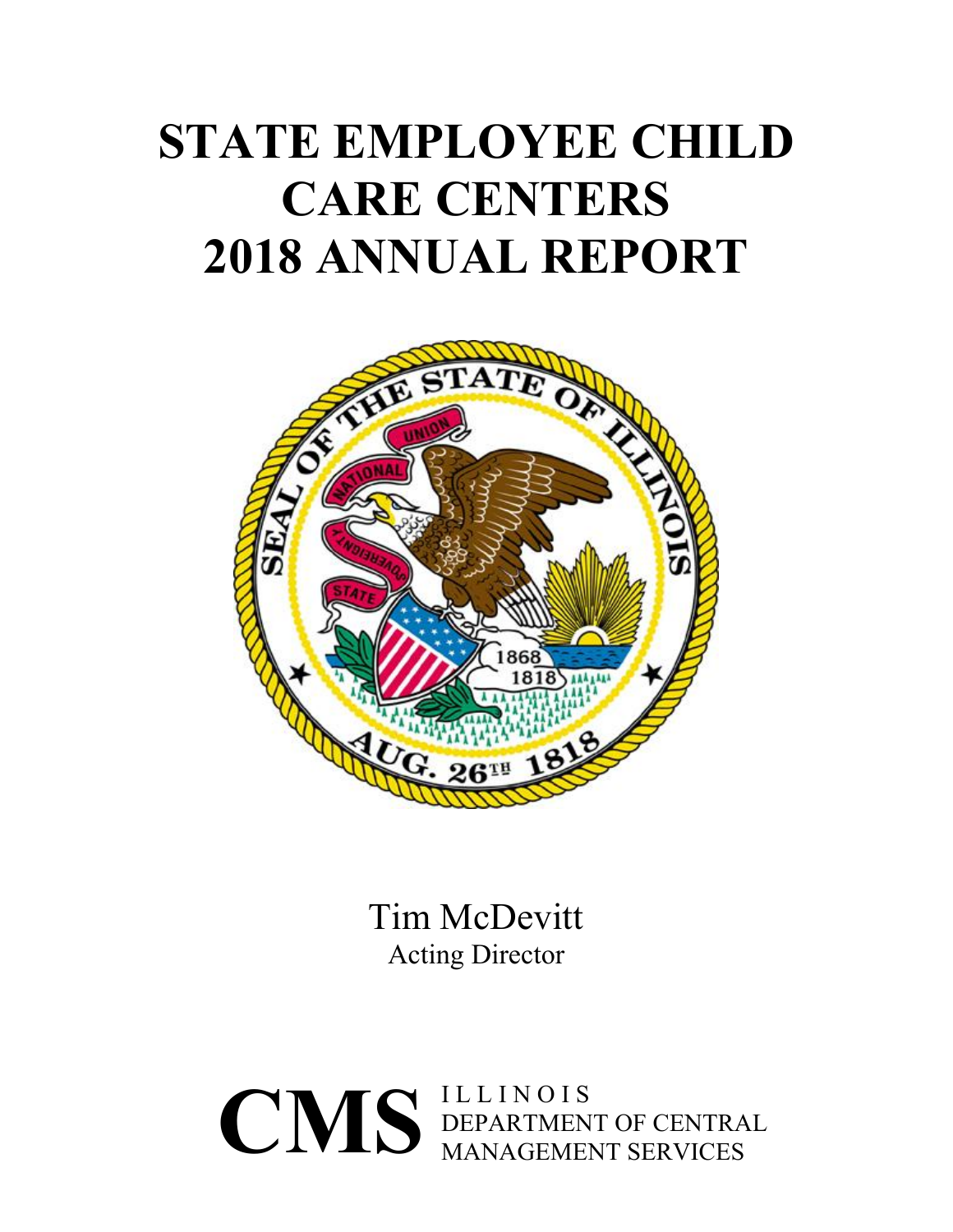

# **2018 Annual Report on State Employee Child Care Centers**

## **Overview of the Act**

Pursuant to 30 ILCS 590, known as the State Agency Employees Child Care Services Act, the Department of Central Management Services may authorize state agencies to contract for the provision of child care services for its employees. To that end, the State of Illinois presently operates two on-site child care centers, one located in Chicago and one in Springfield, as evidence of its commitment to provide a valuable service and benefit to state employees.

# **Childcare Center Annual Report**

## **I. State of Illinois Child Development Center**

The State of Illinois Child Development Center, located in the Michael A. Bilandic Building, 160 N. LaSalle Street, Chicago, Illinois, celebrated its 26th successful year in September 2018. The Center offers spacious classrooms including a separate Discovery Room designed by Kohl Museum, and a large outdoor playground located on the deck of the 21<sup>st</sup> floor of the Bilandic Building which was recently replaced in October of 2012.

Early Child Care Services, Inc. Director, Stacy Olszewski, has managed the Center since 1997. The center has been accredited for over 20 years and is currently awaiting the most recent accreditation results from NAEYC. Ms. Olszewski holds a bachelor's degree and is credentialed as a director, preschool and infant/toddler instructor.

The Center is licensed to care for children from ages two through 12 years. The hours of operation are 7:30 a.m. to 6:00 p.m. Monday through Friday to align with most operational hours of State offices. There are five preschool classrooms all year and one school-aged summer camp group. The rates of care are competitive, and the Center takes pride in the services provided. The full-time weekly rates for attendance range from \$205-\$210, depending on the age of the child. The summer camp rate is \$210 per week. Non-State families are charged an additional \$10 per week to attend.

The average enrollment is 80 children per week, 46 of which are State employee's children. The non-State families are employed with the city, county and/or federal government. There is a waiting list for enrollment comprised of approximately 10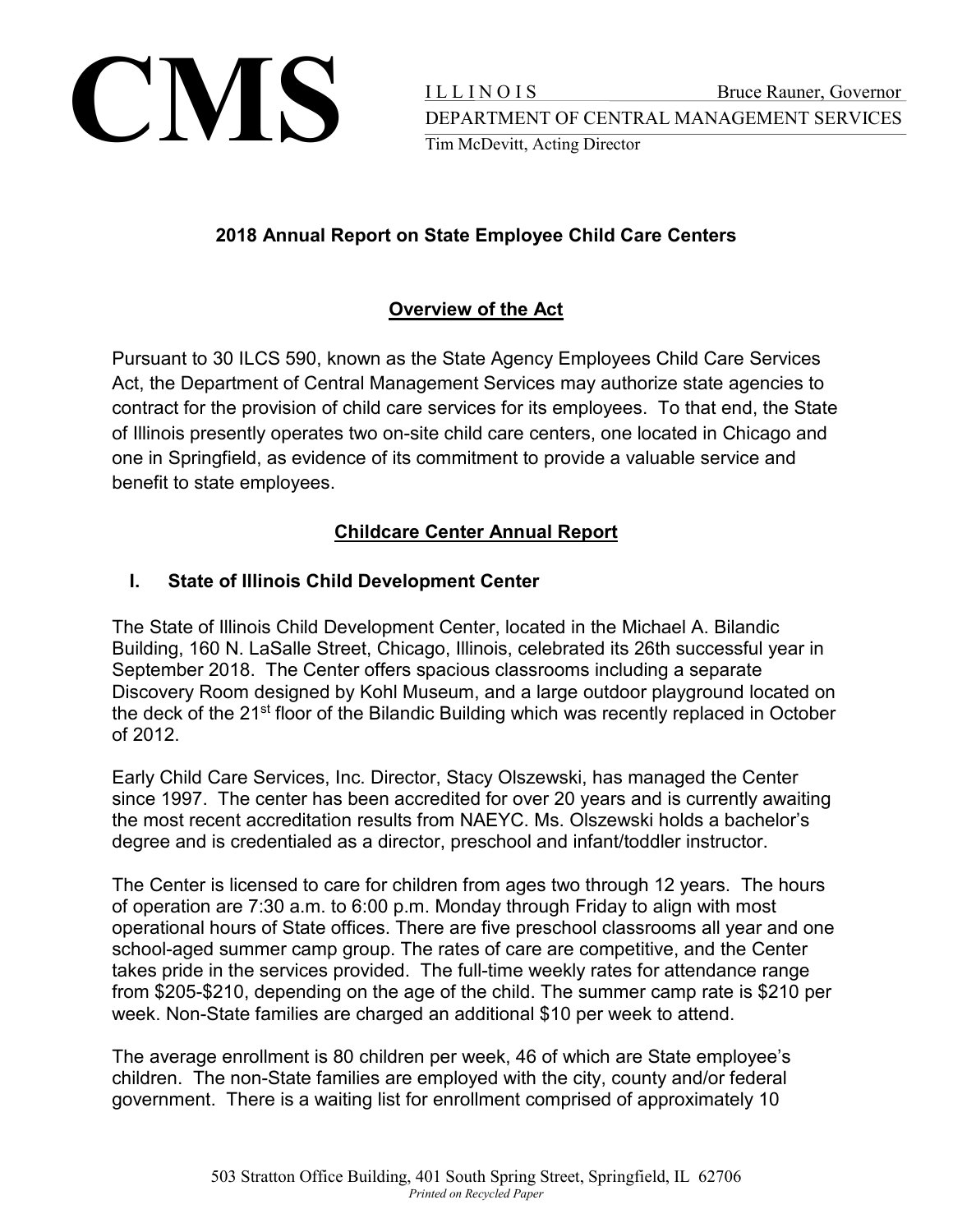children whose parents work for the State but they are not yet eligible due to age and another 10 children whose parents work for other government agencies. Priority enrollment is given to children of State employees. The Center has been running at capacity since 2001. When there is space available, the Center provides care on a dayto-day basis for children who are not enrolled at the Center full-time, but their primary care giver is unavailable.

In 2004, the Center began offering a robust summer camp for school-aged children, this group is known as the Green group. During this camp, children have the opportunity to visit many museums and libraries as well as participate in special events located in and around the Chicago area. The summer program has proven to be a huge success as it offers parents an option to have high quality summer care for their children that includes both fun and educational opportunities.

The Center is staffed by dedicated and highly qualified early childhood teachers who provide a developmentally appropriate curriculum in a safe and nurturing environment. The turnover rate is impressively low with an average length of employment of eight years. All lead teachers possess a bachelor's degree in Early Childhood Education. The innovative curriculum, based on the belief that children learn through play, includes whole language, math their way, science, social studies, art, music, movement, and computers. The children grow and develop socially, emotionally, cognitively, and physically during their time in the Center.

In 2008, the Center became part of the Chicago Public Schools in the Community Partnership Program which has enabled the Center to:

- 1. Increase the employees' salaries based on their educational qualifications;
- 2. Financially assist Center employees to earn bachelor's degrees; and
- 3. Increase training opportunities for the staff

By taking advantage of the Partnership program's opportunities to better educate, train, and compensate the Center's employees, the Center's children and parents are afforded higher quality child care and education.

#### **II. Capital City Learning Center, Department of Revenue**

Capital City Learning Center opened its doors on July 11, 2016. The Center is a sister company to Kountry Kids Learning Centers located in New Berlin and Rushville, Illinois. Owned by Kris and Stephanie Neuman, the Center provides professional quality care to the Springfield area with an emphasis on learning. Stephanie holds a Master's degree in Early Childhood Administration. Combined, the Neumans bring years of experience in the field of early childhood learning, as well as business administration to the City of Springfield.